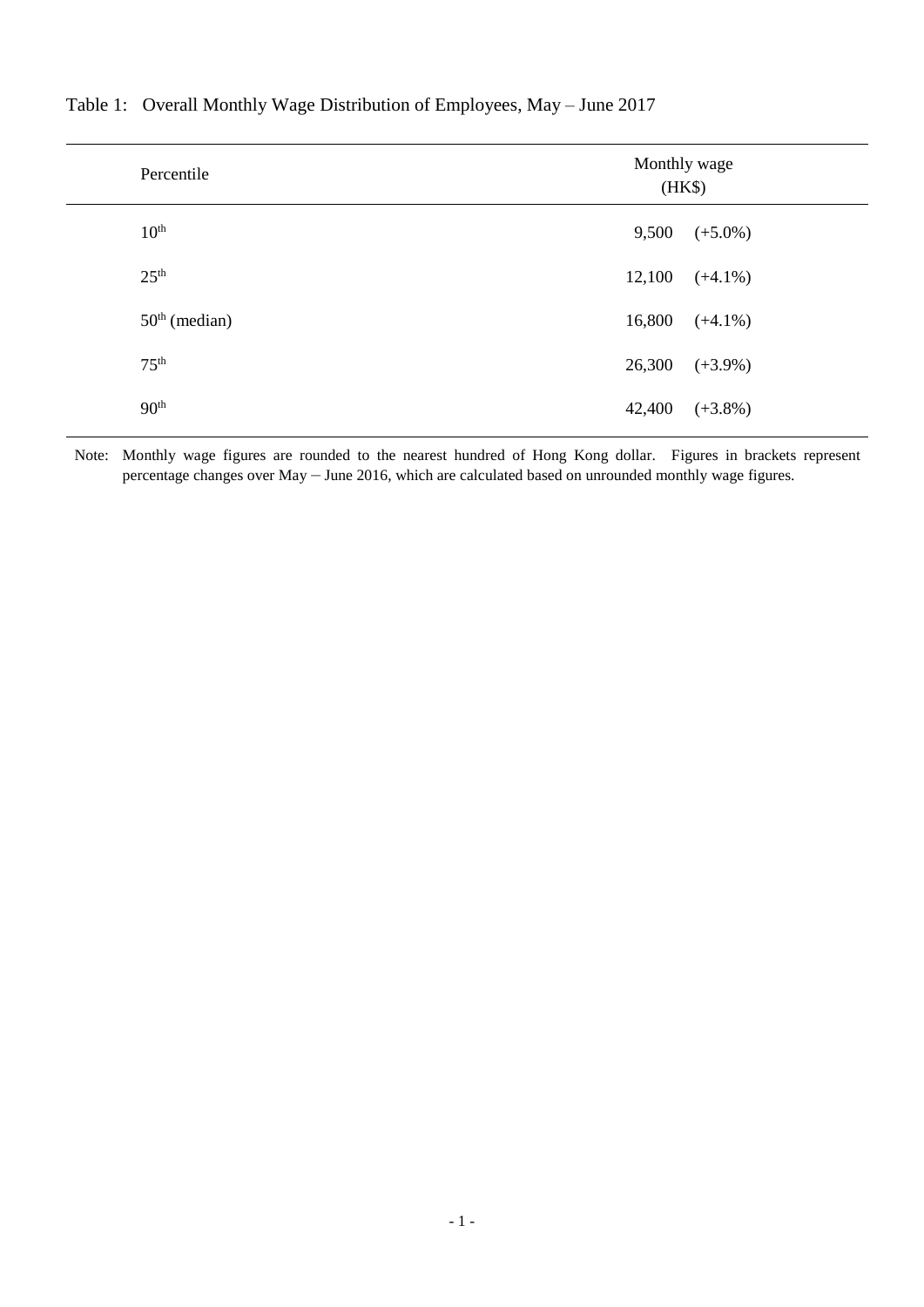|                                                                       | Median monthly wage<br>(HK\$) |            |  |
|-----------------------------------------------------------------------|-------------------------------|------------|--|
| By sex                                                                |                               |            |  |
| Male                                                                  | 19,100                        | $(+3.9\%)$ |  |
| Female                                                                | 14,700                        | $(+4.4\%)$ |  |
| By age group                                                          |                               |            |  |
| $15 - 24$                                                             | 12,400                        | $(+4.6\%)$ |  |
| $25 - 34$                                                             | 17,600                        | $(+4.6\%)$ |  |
| $35 - 44$                                                             | 19,700                        | $(+3.7\%)$ |  |
| $45 - 54$                                                             | 17,200                        | $(+3.6\%)$ |  |
| $\geq$ 55                                                             | 14,000                        | $(+4.7%)$  |  |
| By educational attainment                                             |                               |            |  |
| Primary and below                                                     | 11,500                        | $(+4.5\%)$ |  |
| Secondary 1 to 3                                                      | 13,300                        | $(+4.2\%)$ |  |
| Secondary 4 to 7                                                      | 16,000                        | $(+3.9\%)$ |  |
| Tertiary education                                                    | 26,400                        | $(+3.1\%)$ |  |
| By occupational group                                                 |                               |            |  |
| Elementary occupations                                                | 11,700                        | $(+4.9\%)$ |  |
| Service and sales workers                                             | 12,900                        | $(+4.3\%)$ |  |
| Craft and related workers, plant and machine operators and assemblers | 20,000                        | $(+5.1\%)$ |  |
| Clerical support workers                                              | 14,000                        | $(+3.7%)$  |  |
| Managers, administrators, professionals and associate professionals   | 26,800                        | $(+2.9\%)$ |  |

## Table 2: Median Monthly Wage of Employees Analysed by Sex, Age Group, Educational Attainment, Occupational Group and Industry Section, May – June 2017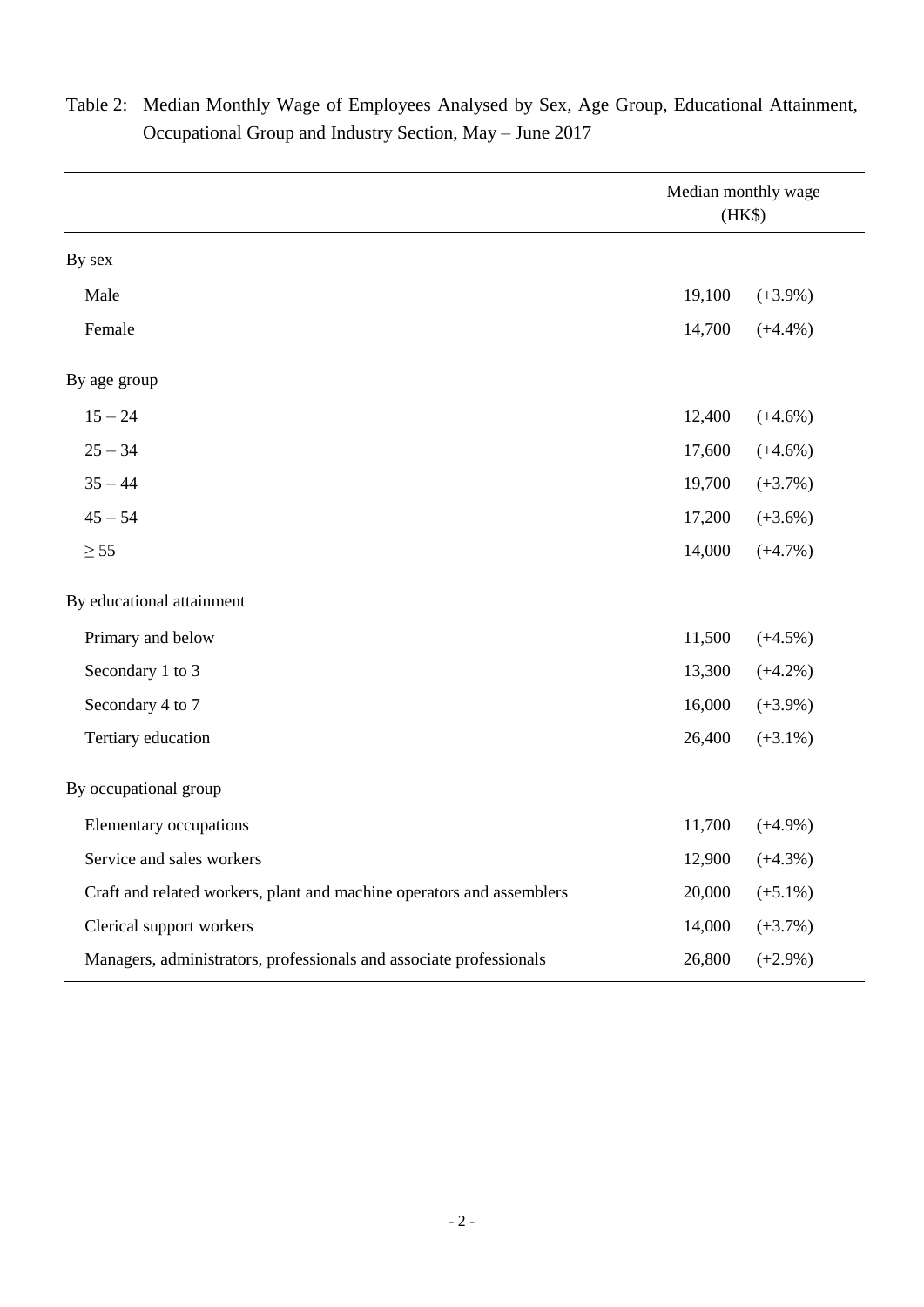|                                                                                      | Median monthly wage<br>(HK\$) |            |
|--------------------------------------------------------------------------------------|-------------------------------|------------|
| By industry section                                                                  |                               |            |
| Manufacturing $(1)$                                                                  | 16,100                        | $(+3.6\%)$ |
| Electricity and gas supply; sewerage, waste management and remediation<br>activities | 26,500                        | $(+2.7%)$  |
| Construction                                                                         | 22,100                        | $(+4.4\%)$ |
| Import and export trade                                                              | 17,500                        | $(+2.3\%)$ |
| Wholesale                                                                            | 14,300                        | $(+3.6\%)$ |
| Retail trade                                                                         | 13,000                        | $(+4.8\%)$ |
| Land transport                                                                       | 18,200                        | $(+4.2\%)$ |
| Other transportation, storage, postal and courier services <sup>(2)</sup>            | 17,500                        | $(+4.1\%)$ |
| Restaurants                                                                          | 12,400                        | $(+5.7\%)$ |
| Accommodation $(3)$ and other food service activities                                | 14,900                        | $(+3.5\%)$ |
| Information and communications                                                       | 21,600                        | $(+4.2\%)$ |
| Financing and insurance                                                              | 26,900                        | $(+3.3\%)$ |
| Real estate activities <sup>(4)</sup>                                                | 21,500                        | $(+3.7\%)$ |
| Estate management, security and cleaning services                                    | 11,700                        | $(+4.7%)$  |
| Professional, scientific and technical activities                                    | 22,100                        | $(+2.8\%)$ |
| Administrative and support services activities                                       | 16,200                        | $(+2.5\%)$ |
| Travel agency, reservation service and related activities                            | 14,100                        | $(+2.1\%)$ |
| Education and public administration (excluding the Government)                       | 27,500                        | $(+2.7\%)$ |
| Human health activities; and beauty and body prettifying treatment                   | 18,200                        | $(+4.0\%)$ |
| Miscellaneous activities <sup>(5)</sup>                                              | 12,000                        | $(+4.4\%)$ |
| Other activities not classified above                                                | 15,000                        | $(+3.4\%)$ |

Table 2: Median Monthly Wage of Employees Analysed by Sex, Age Group, Educational Attainment, Occupational Group and Industry Section, May – June 2017 (cont'd)

Notes: Monthly wage figures are rounded to the nearest hundred of Hong Kong dollar. Figures in brackets represent percentage changes over May – June 2016, which are calculated based on unrounded monthly wage figures.

- (1) Excluding food processing and production.
- (2) Excluding local courier services.
- (3) Accommodation services cover hotels, guesthouses, boarding houses and other establishments providing short term accommodation.
- (4) Excluding real estate maintenance management.
- (5) Including (i) elderly homes; (ii) laundry and dry cleaning services; (iii) hairdressing and other personal services; (iv) local courier services; and (v) food processing and production.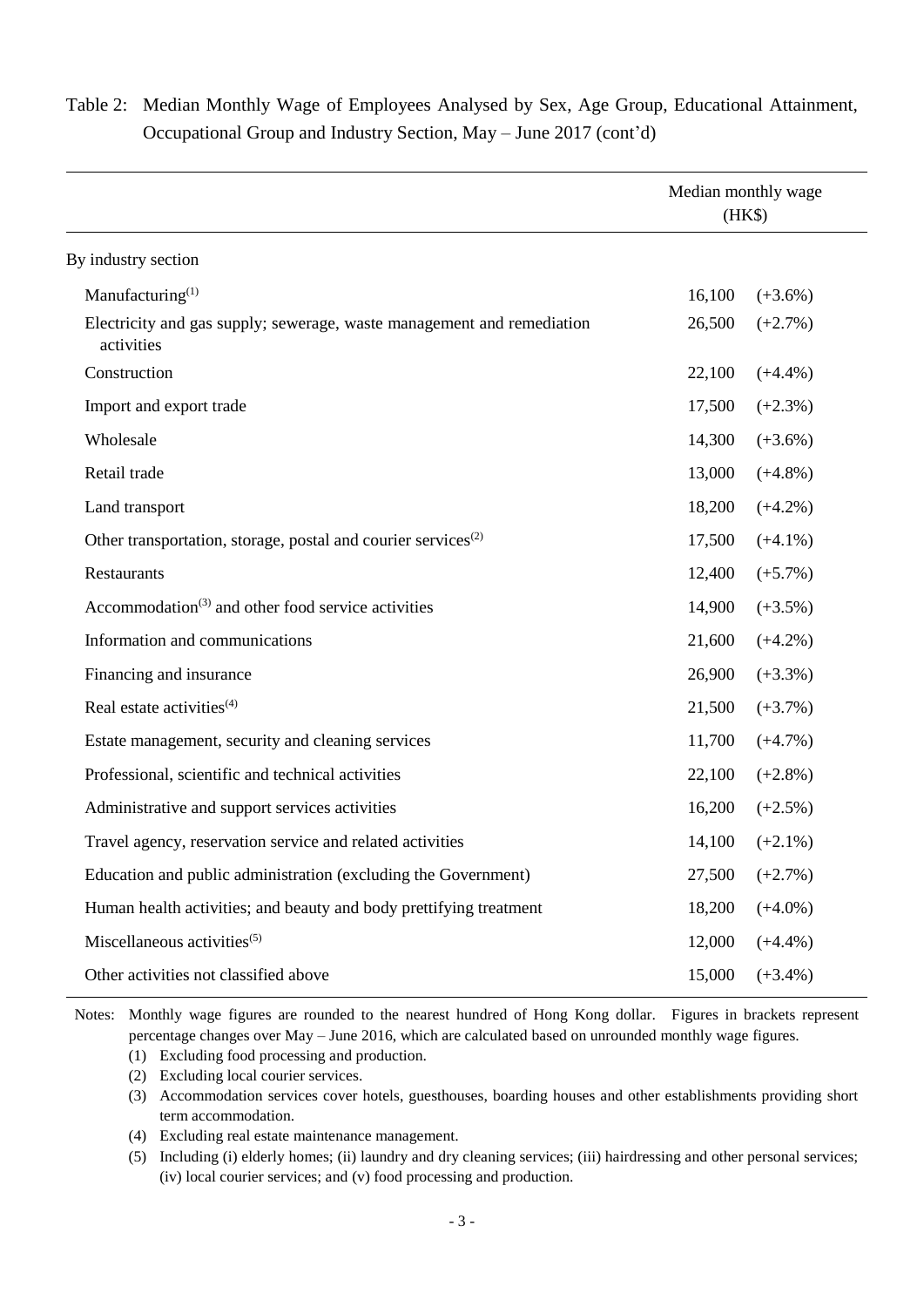| Percentile       | Hourly wage<br>$(HK\$ |            |
|------------------|-----------------------|------------|
| 5 <sup>th</sup>  | 37.3                  | $(+4.9\%)$ |
| $10^{\text{th}}$ | 40.0                  | $(+4.9\%)$ |
| 25 <sup>th</sup> | 48.1                  | $(+4.2\%)$ |
| $50th$ (median)  | 68.0                  | $(+4.0\%)$ |
| 75 <sup>th</sup> | 107.5                 | $(+3.5\%)$ |
| 90 <sup>th</sup> | 178.6                 | $(+3.4\%)$ |

## Table 3: Overall Hourly Wage Distribution of Employees, May – June 2017

Note: Hourly wage figures are rounded to the nearest ten cents of Hong Kong dollar. Figures in brackets represent percentage changes over May – June 2016, which are calculated based on unrounded hourly wage figures.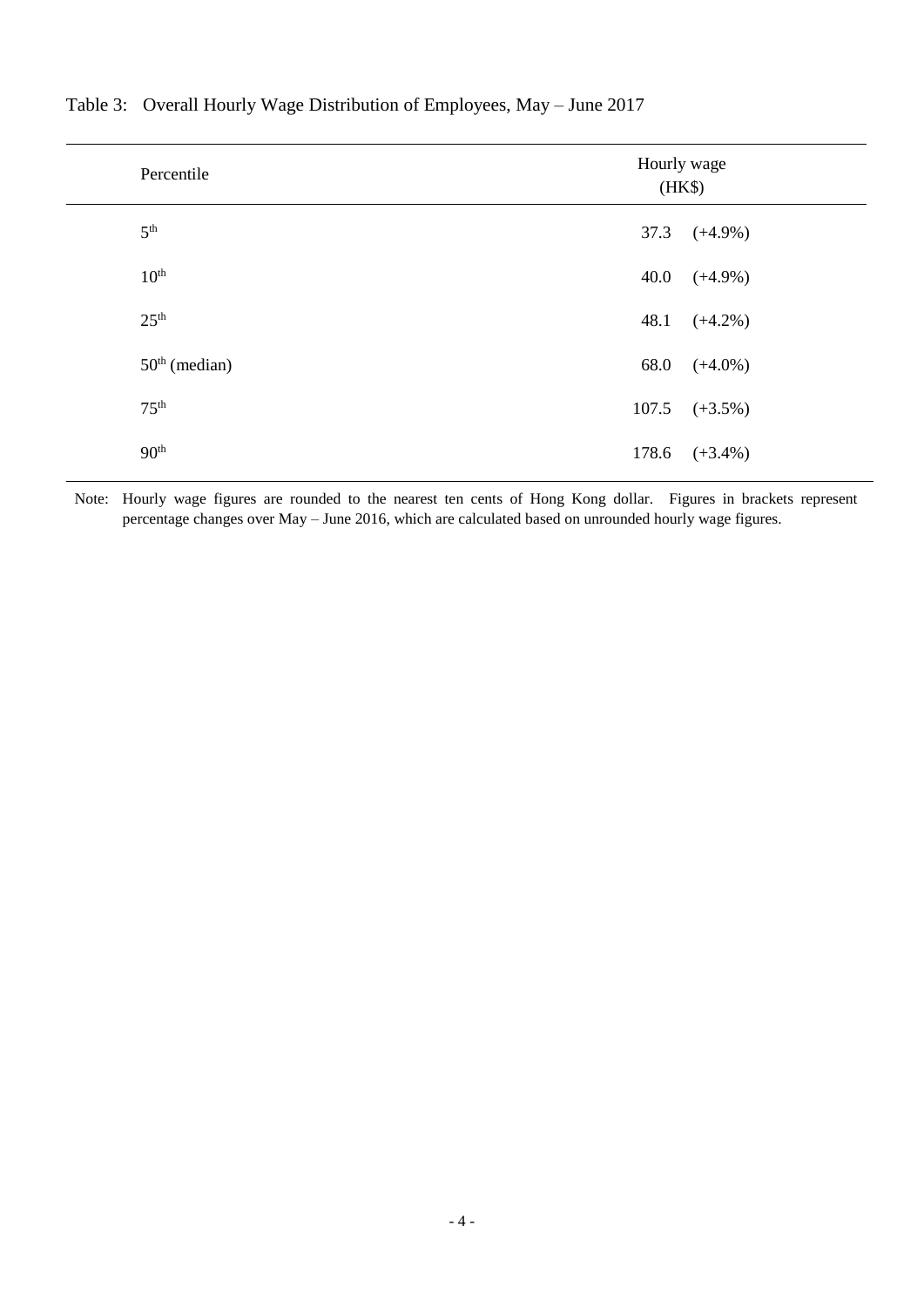| Hourly wage      | Number of employees |
|------------------|---------------------|
| \$34.5           | 26 700              |
| Less than \$35   | 36 700              |
| Less than \$35.5 | 56 000              |
| Less than \$36   | 78 300              |
| Less than \$36.5 | 101 900             |
| Less than \$37   | 124 800             |
| Less than \$37.5 | 156 800             |
| Less than \$38   | 180 200             |
| Less than \$38.5 | 206 000             |
| Less than \$39   | 244 100             |
| Less than \$39.5 | 271 700             |
| Less than \$40   | 290 600             |
| Less than \$40.5 | 333 700             |
| Less than \$41   | 363 100             |
| Less than \$41.5 | 386 700             |
| Less than \$42   | 418 800             |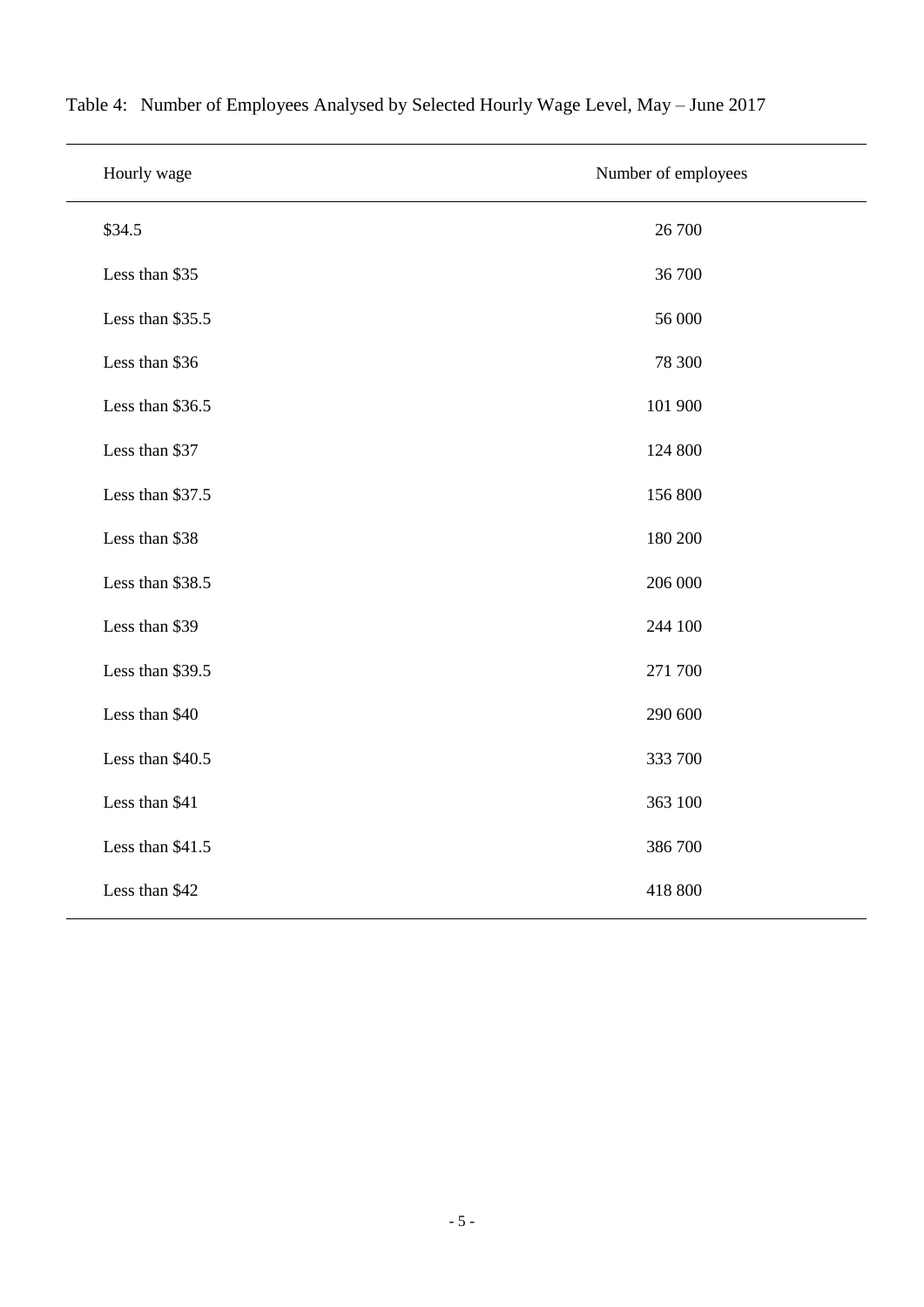|                                                                       | Median hourly wage<br>(HK\$) |                 |
|-----------------------------------------------------------------------|------------------------------|-----------------|
| By sex                                                                |                              |                 |
| Male                                                                  | 75.9                         | $(+3.3\%)$      |
| Female                                                                | 60.5                         | $(+3.5\%)$      |
| By age group                                                          |                              |                 |
| $15 - 24$                                                             | 49.5                         | $(+5.0\%)$      |
| $25 - 34$                                                             | 71.0                         | $(+4.9\%)$      |
| $35 - 44$                                                             | 78.0                         | $(+3.4\%)$      |
| $45 - 54$                                                             | 69.5                         | $(+3.8\%)$      |
| $\geq$ 55                                                             | 58.1                         | $(+4.2\%)$      |
| By educational attainment                                             |                              |                 |
| Primary and below                                                     | 46.0                         | $(+4.3%)$       |
| Secondary 1 to 3                                                      | 50.8                         | $(+3.7%)$       |
| Secondary 4 to 7                                                      | 63.3                         | $(+3.6%)$       |
| Tertiary education                                                    | 107.5                        | $(+2.9\%)$      |
| By occupational group                                                 |                              |                 |
| Elementary occupations                                                | 44.6                         | $(+4.9\%)$      |
| Service and sales workers                                             |                              | 48.9 $(+4.3\%)$ |
| Craft and related workers, plant and machine operators and assemblers | 81.3                         | $(+4.5\%)$      |
| Clerical support workers                                              | 57.6                         | $(+3.7\%)$      |
| Managers, administrators, professionals and associate professionals   | 108.9                        | $(+2.2\%)$      |

Table 5: Median Hourly Wage of Employees Analysed by Sex, Age Group, Educational Attainment, Occupational Group and Industry Section, May – June 2017